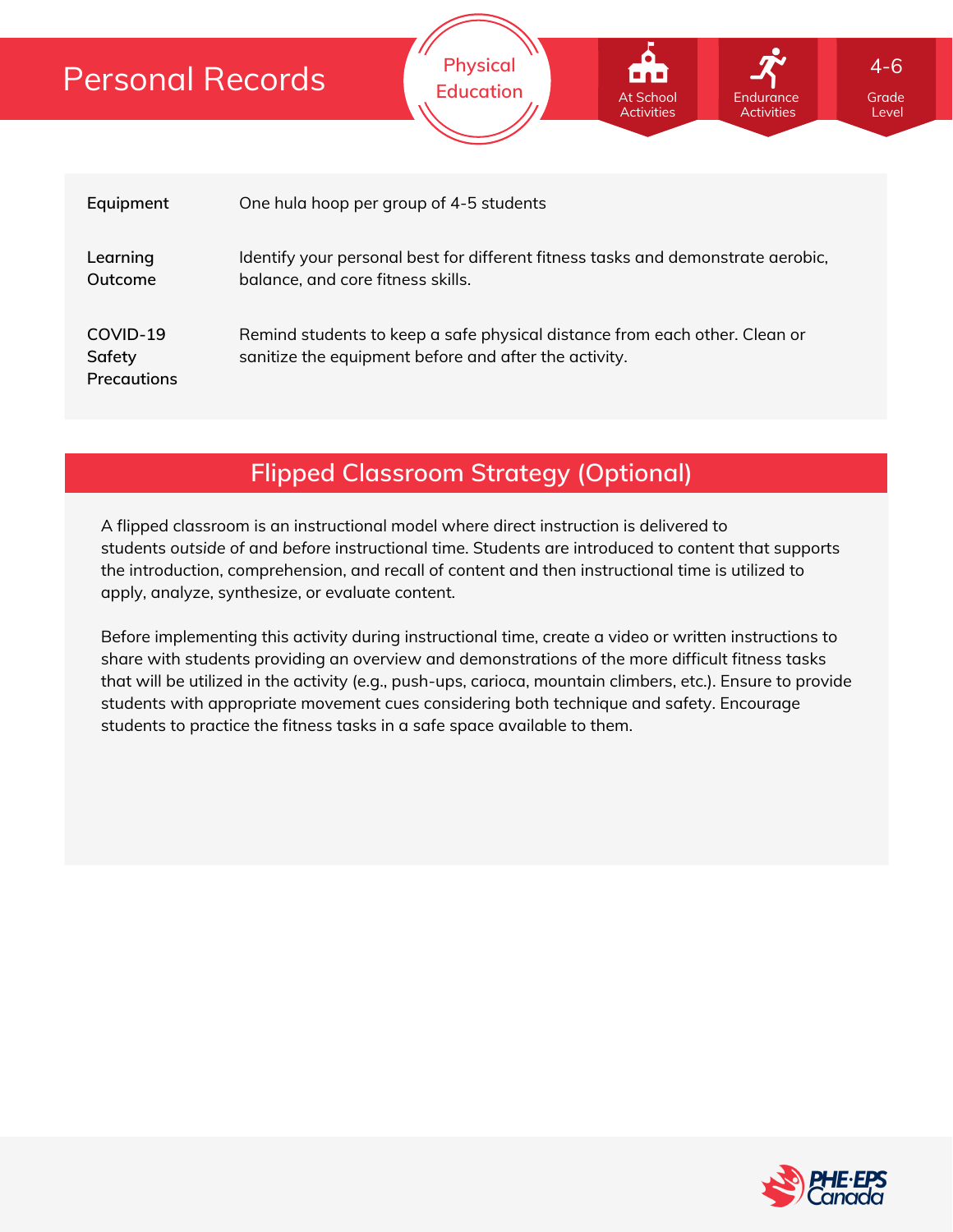## **Activity Description**

If utilizing a flipped classroom approach, remind students of the different fitness tasks they practiced in the video or document. Remind students of the movement skills cues considering both technique and safety. If not utilizing a flipped classroom approach, introduce students to some of the more difficult exercises that may be utilized in the activity (e.g., push-ups, carioca, mountain climbers, etc.). Encourage students to practice the fitness tasks observing them and providing feedback.

Divide students into groups of 4-5 participants. Provide each group with a hula hoop and invite each group to find a space within the playing area. One student in each group chooses a fitness task (examples provided below). This student stands the hula hoop on its side in the center of the playing area and spins it. Participants in the group then perform as many repetitions of the selected fitness task as possible before the hoop falls to the ground and stops spinning or moving. Students keep track of their own personal record for each fitness task. The hula hoop is then spun by the same student again with the group performing the same fitness task to try to improve their own personal record. Groups clean and sanitize the hula hoop and then another student becomes the leader choosing the fitness task and spinning the hula hoop two times. Continue until each student has had at least two turns as the leader.

- Run to a wall and back
- Standing Long Jumps
- Squats
- Push-ups
- Mountain Climbers
- Jumping Jacks
- Skaters (shift weight onto left leg, bend left knee, raise right foot off the ground, bound to the right by pushing off left leg, land on right foot, repeat on opposite side)
- High Knees
- $\cdot$  labs
- Butt Kicks
- Stationary Hops
- Carioca
- Star Jumps
- 180 Degree Vertical Jumps (vertical jump with a half turn in the air to land facing the other way)



Grade Level

Endurance Activities

4-6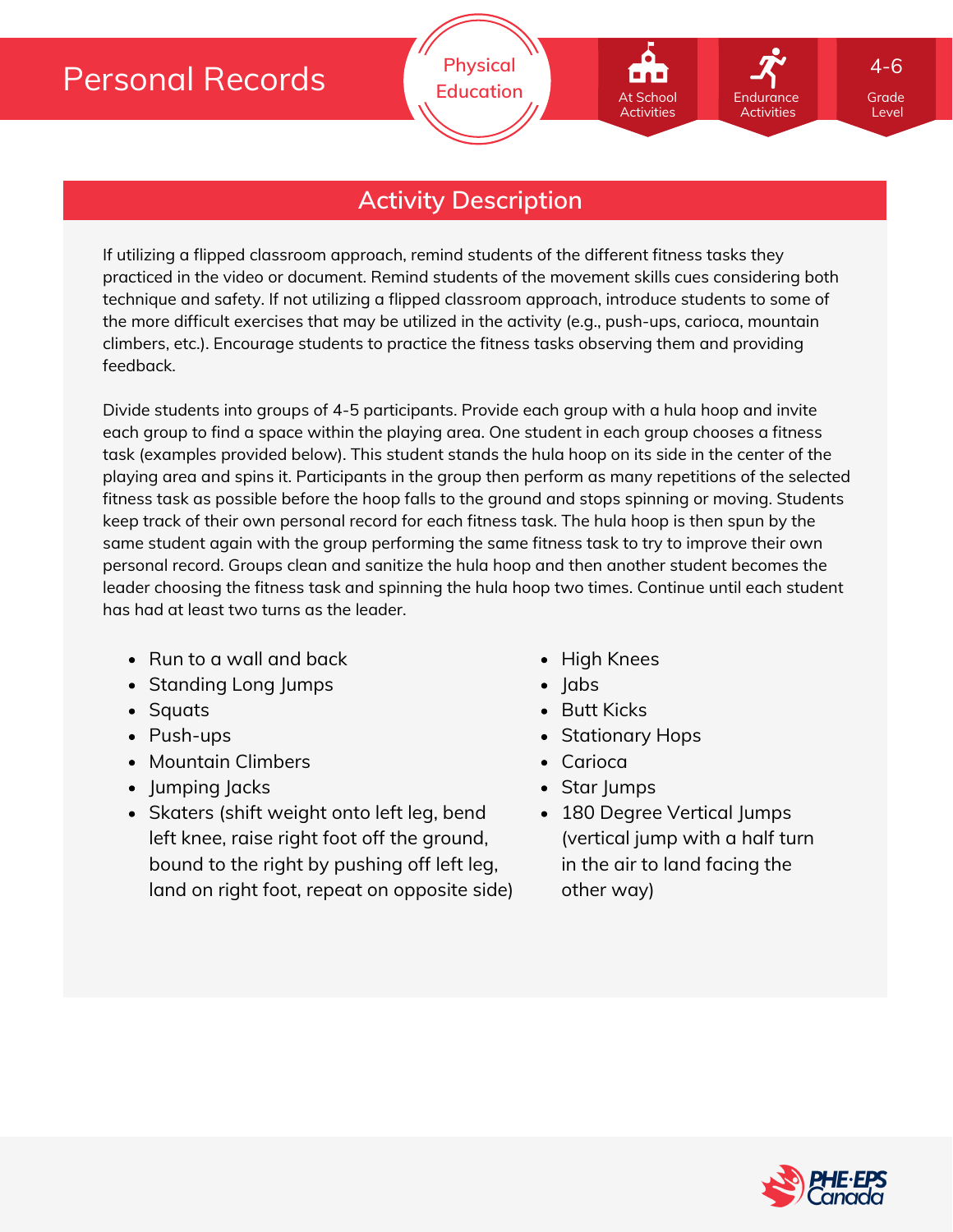**Physical Education Grade** At School **Container Endurance** Grade

# At School Activities

**Endurance** Activities 4-6

Level

## **Physical Education Competencies Reflection Questions**



#### **MOVE**

**Develop psychomotor skills, tactics, and strategies that facilitate a variety of physical activities across diverse environments.**





#### **THINK**

**Develop cognitive skills and strategies for a variety of movement contexts that facilitate critical thinking, decision making, and problem solving.**



### **FEEL**

**Develop affective skills and strategies that facilitate healthy and safe relationships with themselves, with others, and with their environment.**

### **ACT**

**Practice behaviour skills and strategies that facilitate movement competence and confidence.**



Reflection is important to support learning during physical education. Consider asking students the reflection questions below and discuss the answers together.

- *What muscles or parts of your body had to move or work for each fitness task?*
- *Which fitness task do you think you had the most success with? Which was the most challenging for you?*



## **Inclusion Considerations**

Modifications can be made to a variety of activity components to ensure inclusion. As you plan activities, consider how everyone can be involved and how to modify or adapt the activities to ensure the full inclusion of all. The STEP framework provides modifications to the following activity components space, task, equipment, and people.

| Space                                                             | Task                                                                                         | Equipment                                                                           | People                                                                                                      |
|-------------------------------------------------------------------|----------------------------------------------------------------------------------------------|-------------------------------------------------------------------------------------|-------------------------------------------------------------------------------------------------------------|
| Complete the activity in<br>a space with minimal<br>distractions. | Provide groups with<br>fitness tasks that are an<br>appropriate ability for<br>each student. | Students use the<br>required equipment to<br>complete the activity<br>successfully. | Encourage students to<br>follow visual cues from<br>their group members to<br>perform the fitness<br>tasks. |